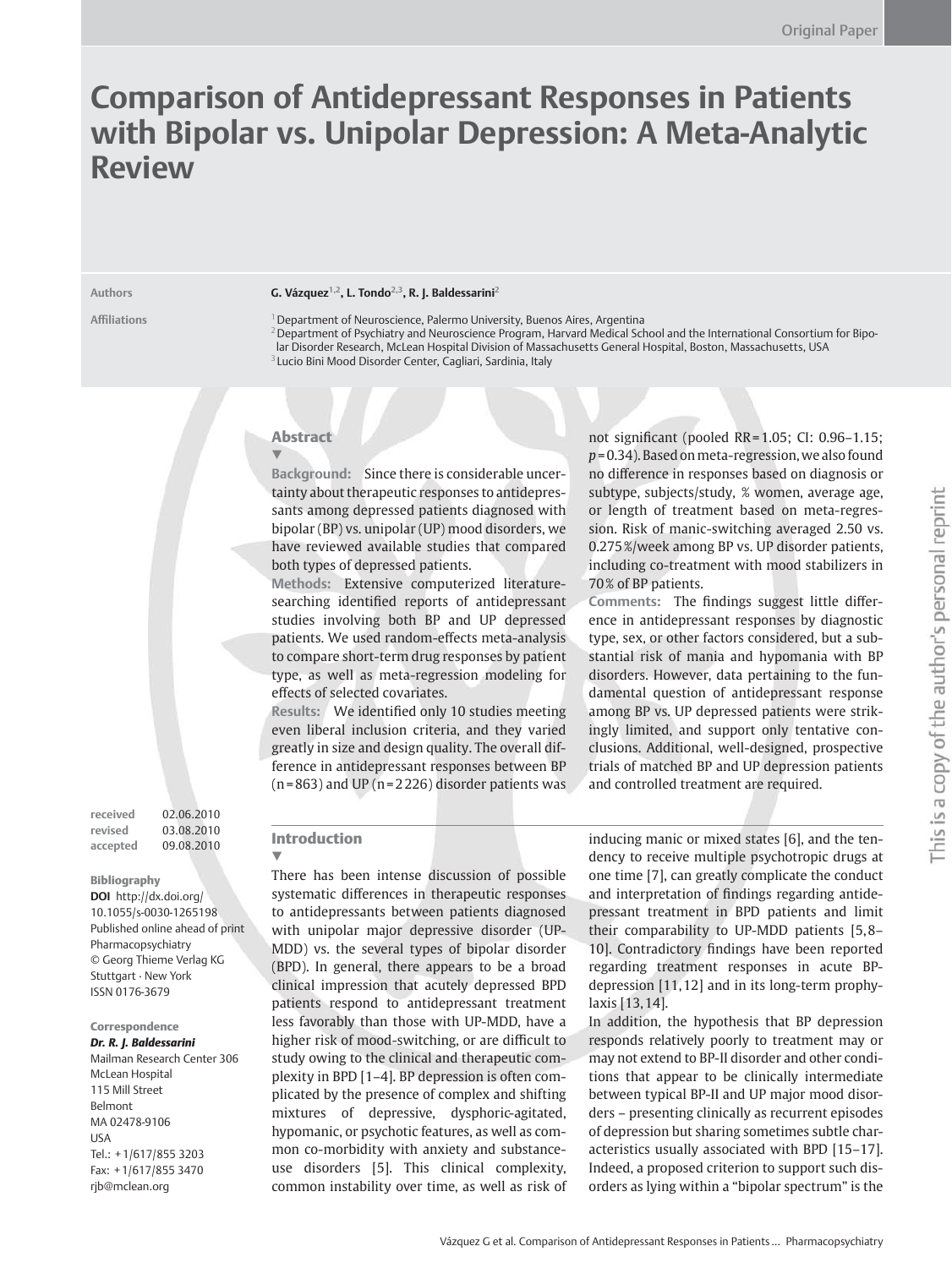sharing of relatively poor treatment response of intermediate syndromes with more classic forms of BPD of types I or II or of UP-MDD [8, 15 – 18] .

 Head-to-head trials comparing antidepressant treatment responses in patients with BP vs. UP depression appear to be uncommon, though they should be helpful in resolving the longstanding, basic question about comparable efficacy  $[4, 11, 13,$ 17, 18]. Since the question remains important and unresolved, we carried out an extensive computerized literature search followed by meta-analysis of the findings to test for substantial differences in responses to antidepressant treatment of acute major depression between cases diagnosed as BP vs. UP disorders. In view of the apparent rarity of such direct comparisons, we employed liberal criteria to include as many potentially relevant studies as possible.

#### **Methods**

#### ▼

### **Search strategy and study selection**

 We performed a comprehensive literature search for reports of therapeutic trials of antidepressant treatments for depression that included both UP and BP major affective disorder patients with acute major depression, through May 2010, using searches of MEDLINE/PubMed (from 1955 [19]), EMBASE (from 1988 [20]) and LILACS (from 1982 [21]), as well as the Internet search engines, PsiTri [22] and Google-Scholar [23]. Search terms included various combinations of "antidepressant", "bipolar depression", "bipolar disorder", "controlled trial", "depression", " efficacy", "major depression", "major depressive disorder", "randomized controlled trial", "treatment", and "unipolar disorder". We also considered reports cited in identified studies and in recent reviews.

*A priori* inclusion criteria broadly considered peer-reviewed, prospective or retrospective, randomized or non-randomized, blinded or open-label clinical trials involving treatment with any clinically employed antidepressant (with or without other psychotropic medicines or a placebo) and compared rates of response, remission, or improvement in episodes of acute depression between patients diagnosed with UP-MDD vs. BPDs based on standardized international diagnostic criteria (DSM-IV or ICD-10, which are very similar in criteria for major depressive episodes [24] ); we also sought information on selection criteria, sex distribution, mean age, type and dose of antidepressant, and duration of treatment. Data from potential studies were extracted independently by the authors, and any discrepancies were resolved by consensus. The primary comparison was antidepressant response vs. diagnosis.

 In addition to data extracted from published reports, we also included original data from a collaborating Sardinian mood disorder center [25, 26] for type I and type II BPD patients, based on previously characterized diagnostic and assessment methods [27]. These prospectively collected data involved clinical treatments with a range of antidepressants, with or without other psychotropic drugs, based on diagnoses of BPD types I or II, or recurrent UP-MDD, and comparisons of men and women in each diagnostic category.

Data were subjected to random-effects meta-analysis and metaregression modeling, using Stata-8.0<sup>®</sup> statistical software (Stata-Corp, College Station, TX), based on reported or estimated ratios of responders to non-responders with antidepressant treatment as the primary outcome for meta-analyses [28,29]. For studies

that reported outcomes as continuous measures of improvements in standard depression symptom severity rating scale scores, we converted % improvement in depression ratings to % responding as a comparable estimate for both UP and BP disorder patients, since the 2 measures are often remarkably similar, and the results are comparable between diagnostic groups [30].

# **Results**

▼

We identified only 10 studies involving 2226 unique UP-MDD  $(75.2%)$  and 863 types I or II or various types of BPD  $(24.8%)$ patients (total  $N = 3089$ ) who met even broad inclusion criteria, and involved comparisons of UP vs. BP depressed patients under presumably comparable conditions of observation and similar, though variably controlled, short-term antidepressant treatment ( $\circ$  **Table 1** [25, 26, 31-38]) at standard clinical doses [39]. Most studies had major limitations, including highly variable and sometimes unbalanced numbers of UP and BP (usually with fewer BP) patients in study arms and variable representation or separate reporting of types I and II BPDs, use of retrospective analyses in  $6/10$  studies, as well as variable information concerning specific antidepressants and other treatments, drug doses, and actual exposure times, as well as dissimilar measures of treatment-response outcomes, and of adverse events including mood-switching ( $\circ$  Table 1).

 Nevertheless, in view of the importance of any data pertaining to the question of possible differences in antidepressant response by diagnostic type, we carried out a random-effects meta-analysis of the available findings. This process indicated considerable inter-study variability, and yielded a pooled relative response (RR) value of 1.05 (95% CI: 0.96-1.15) indicating little or no difference by diagnosis ( $z = 0.96$ ,  $p = 0.34$ ;  $\circ$  **Fig. 1**). We also repeated the meta-analysis without the very large study by Möller et al. [35] to avoid its potentially excessive influence on the findings, but again found no overall difference by diagnosis ( $RR = 1.06$ ; CI:  $0.94 - 1.20$ ).

 Additional secondary meta-analyses of the few studies (with limited statistical power) involving only type I, II, or varied types of BPD patients also found no significant differences in responses of these BPD patients vs. UP-MDD patients, with overlapping confidence intervals among the BP diagnostic types (UP vs. BP-I: RR = 1.12 [CI: 0.90 – 1.39]; UP vs. *BP-II* : RR = 1.02 [CI: 0.81 – 1.29]; UP vs. *various types* of BPD patients: RR = 1.00 [CI: 0.48 – 2.10]).

In the new studies by Tondo et al. [25,26], we also found no difference in response-rates with antidepressant-treatment by diagnostic subtype ( *BP-II* [67.3 % ], *BP-I* [62.2 % ], *UP* [61.2 % ];  $\chi^2$ =2.12 [df=2], p=0.35). There also were no significant differences [25, 26] in antidepressant response between men and women across diagnostic groups (UP [women/men=61.9%] 59.9 % = 1.03] < *BP-II* [70.1 % / 62.1 % = 1.13] < *BP-I* [67.3 % / 55.7 % = 1.21], or overall (women/men=63.8%/59.4;  $\chi^2$  [df=1]=0.29-2.55, p=0.59-0.11). Of note, however, under similar conditions, we found marked differences by diagnosis, in rates of co-treatment with other psychotropic medicines (most often, lithium, anticonvulsants, antipsychotics, or sedative-anxiolytics: *BP-I* [93.3 % ] > *BP-II* [82.9 % ] > > *UP-MDD* [62.5 % ]; χ2 = 143, *p* < 0.0001  $[25, 26]$ .

 Overall meta-regression analysis found no relationship of the difference in response between UP and BP disorder patients and factors added one-by-one into the model: [a] diagnostic type or subtype (UP-MDD BP-I, BP-II), [b] total number of subjects,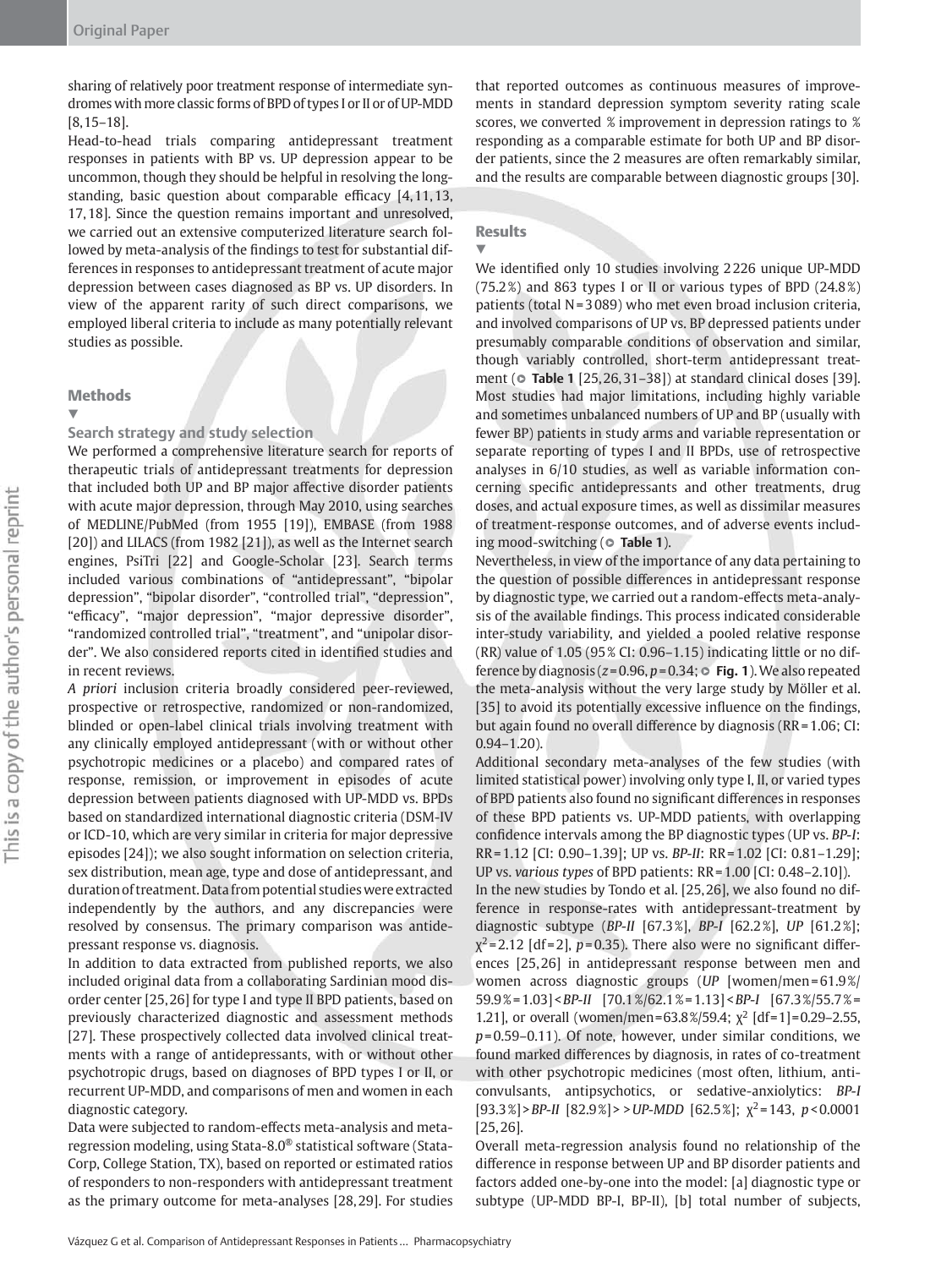| Table 1 Antidepressant treatment trials comparing depressed unipolar and bipolar disorder adult patients. |                      |                         |                |                          |                          |                   |                   |                         |      |                 |                                                                                                                                                                |                           |                   |
|-----------------------------------------------------------------------------------------------------------|----------------------|-------------------------|----------------|--------------------------|--------------------------|-------------------|-------------------|-------------------------|------|-----------------|----------------------------------------------------------------------------------------------------------------------------------------------------------------|---------------------------|-------------------|
| Study [design]                                                                                            | Drugs <sup>a</sup>   | <b>Treated</b><br>Weeks |                |                          | Unipolar                 |                   |                   |                         |      |                 | Bipolar                                                                                                                                                        |                           |                   |
|                                                                                                           |                      |                         |                | र<br>१४                  | Age                      | Response<br>30    | %/week)<br>Switch | n (Dx)                  | 3%   | Age             | <b>MSs Used</b>                                                                                                                                                | Response<br>$\mathscr{E}$ | % week)<br>Switch |
| Amsterdam 1998 [R] [31]                                                                                   | XIV                  |                         | 30             | 64.6 <sup>b</sup>        | 45 <sup>b</sup>          | 56.7 <sup>c</sup> | 0.000             | 16(II)                  | 64.6 | 41 <sup>b</sup> | <b>DO</b>                                                                                                                                                      | $62.5^c$                  | 0.000             |
| Amsterdam et al. 1998 P   32                                                                              | FLX                  |                         |                | 71.0                     | $\frac{4}{1}$            | 76.2              | 0.025             | 79(II)                  | 71.0 | $\overline{4}$  | <b>DO</b>                                                                                                                                                      | 60.8                      | 0.317             |
| Amsterdam & Garcia-España 2000 [P] [33]                                                                   | XNX                  |                         |                | 100                      | $\frac{4}{3}$            | 55.8              | 0.000             | 15 (II)                 | 100  | 37              | <b>PO</b>                                                                                                                                                      | 56.0°                     | 0.000             |
| Möller et al. 2001 [R] [34]                                                                               | various <sup>d</sup> | $\circ$                 | 755            | 73.0                     | 54                       | 58.5              |                   | 277(l)                  | 63.0 | 48              | Li or CBZ $(53\%)$                                                                                                                                             | 56.7 <sup>c</sup>         | 1.562             |
| Bottlender et al. 2002 [R] [35]                                                                           | variouse             | σ                       |                | 62.0                     | 54                       | 74.0              |                   | 50 <sub>(I)</sub>       | 62.0 | 54              | Li (80%), others (30%)                                                                                                                                         | 70.0                      | 1.333             |
| Chaemi et al. 2004 [R] [36]                                                                               | various <sup>f</sup> | $\infty$                | $\overline{0}$ | 49.0                     | 38                       | 68.4              | 0.000             | $(1 + 1)$ 39            | 63.0 | 38              | CBZ, Li, or VPA (81%)                                                                                                                                          | 48.7                      | 0.841             |
| Agosti et al. 2007 [P] [37]                                                                               | MI/PNZ               | 6                       | 125            | $\overline{\phantom{a}}$ | $\overline{\phantom{a}}$ | 61.8              |                   | $25(1+11)$              |      | I               | <u>p</u>                                                                                                                                                       | 54.2                      |                   |
| O'Donovan et al. 2008 [R] [38]                                                                            | various <sup>9</sup> | ca.8                    |                | 53.0                     | 35                       | 82.0 <sup>c</sup> | ca. 0.750         | $17$ $(1 + 11 + S_A)^T$ | 65.0 | 29              | <b>DU</b>                                                                                                                                                      | $41.2^c$                  | ca. 5.875         |
| Tondo et al. 2010a [R] [25]                                                                               | various <sup>h</sup> |                         | 133            | 67.0                     | $\overline{4}$           | 61.9              | 0.501             | 89(I)                   | 53.0 | 36              | Li (56%), others (19%)                                                                                                                                         | 67.3                      | 5.056             |
| Tondo et al. 2010b [R] [26]                                                                               | various <sup>h</sup> | $\overline{C}$          | 133            | 67.0                     | $\overline{4}$           | 61.9              | 0.501             | 92 (II)                 | 61.5 | 44              | Li (43 %), others (18 %)                                                                                                                                       | 70.1                      | 6.250             |
| totals/averages                                                                                           | various              | $\overline{a}$          | 2226           | 79.3                     | 54                       | 59.9              | 0.275             | 863                     | 62.0 | 42              | ca. 42% yes                                                                                                                                                    | 54.2                      | 2.496             |
| Baseline illness severity was adequately matched between UP and BP cases; diagnoses were                  |                      |                         |                |                          |                          |                   |                   |                         |      |                 | based on DSM criteria in 8, and ICD criteria in 2 studies [34, 35]; study designs were prospective [P] or retrospective [R]. Mean % responding are weighted by |                           |                   |
| subject numbers (n). Average switch rates (%/week of antidepressant treatment) weighted<br>patients.      |                      |                         |                |                          |                          |                   |                   |                         |      |                 | (by n): BP-II (2.97)>BP-I (2.28)> > UP (0.028). Switch rate (%/week of antidepressant exposure) was 9.1-times greater (2.496/0.275) among all BPD than MDD     |                           |                   |
|                                                                                                           |                      |                         |                |                          |                          |                   |                   |                         |      |                 |                                                                                                                                                                |                           |                   |

"Drugs: BUP=bupropion; CBZ=carbamazepine; FLX=fluoxetine; IMI=imipramine; Ui=lithium carbonate; MAOIs =monoamineoxidase inhibitors; MSs =moodstabilizers; NFZ=nefazodone; PNZ=phenelzine; SNRIs=serotonin and norepinephrine r PDrugs: BUP=bupropion; CBZ=carbamazepine; IR=inupramine; UI=lithium carbonate; MAOIs=monoamineoxidase inhibitors; MSs=mood-stabilizers; NFZ=nefazodone; PNZ=pheneIzine; SNRIs=serotonin and norepinine reuptake inhibitors; SRIs=serotonin reuptake inhibitors; TCAs=tricyclic antidepressants; VPA=valproate; antidepressants were given at standard daily doses (39) for an unweighted average of 10 weeks inhibitors; SRIs = serotonin reuptake inhibitors; TCAs = tricyclic antidepressants; VPA = valproate; antidepressants were given at standard daily doses (39) for an unweighted average of 10 weeks

bSex (F = female), reported for all subjects; average ages are weighted by numbers of subjects b Sex (F = female), reported for all subjects; average ages are weighted by numbers of subjects

"Based on % improvement in HDRS or MADRS depression ratings c Based on % improvement in HDRS or MADRS depression ratings

d Antidepressants used: TCAs>MAOIs>SRIs d Antidepressants used: TCAs > MAOIs > SRIs

f Antidepressants used: SRIs/SNRIs>BUP>MAOIs e Antidepressants used: TCAs > SRIs > MAOIs e Antidepressants used: TCAs > SRIs > MAOIs

9 Antidepressants used: SRIs/SNRIs>BUP > NFZ > TCAs g Antidepressants used: SRIs / SNRIs > BUP > NFZ > TCAs f Antidepressants used: SRIs / SNRIs > BUP > MAOIs

"Antidepressants used: SRIs/SNRIs>TCAs>>MAOIs>Others; switch rates are for mania or hypomania; in BP-I (59%), BP-II (97%) and UP (100%) switches=hypomania. h Antidepressants used: SRIs / SNRIs > TCAs > > MAOIs > Others; switch rates are for mania or hypomania; in BP-I (59 % ), BP-II (97 % ) and UP (100 % ) switches = hypomania. Total N excludes 133 UP-MDD patients involved in 2 studies [25, 26] i Total N excludes 133 UP-MDD patients involved in 2 studies [25, 26]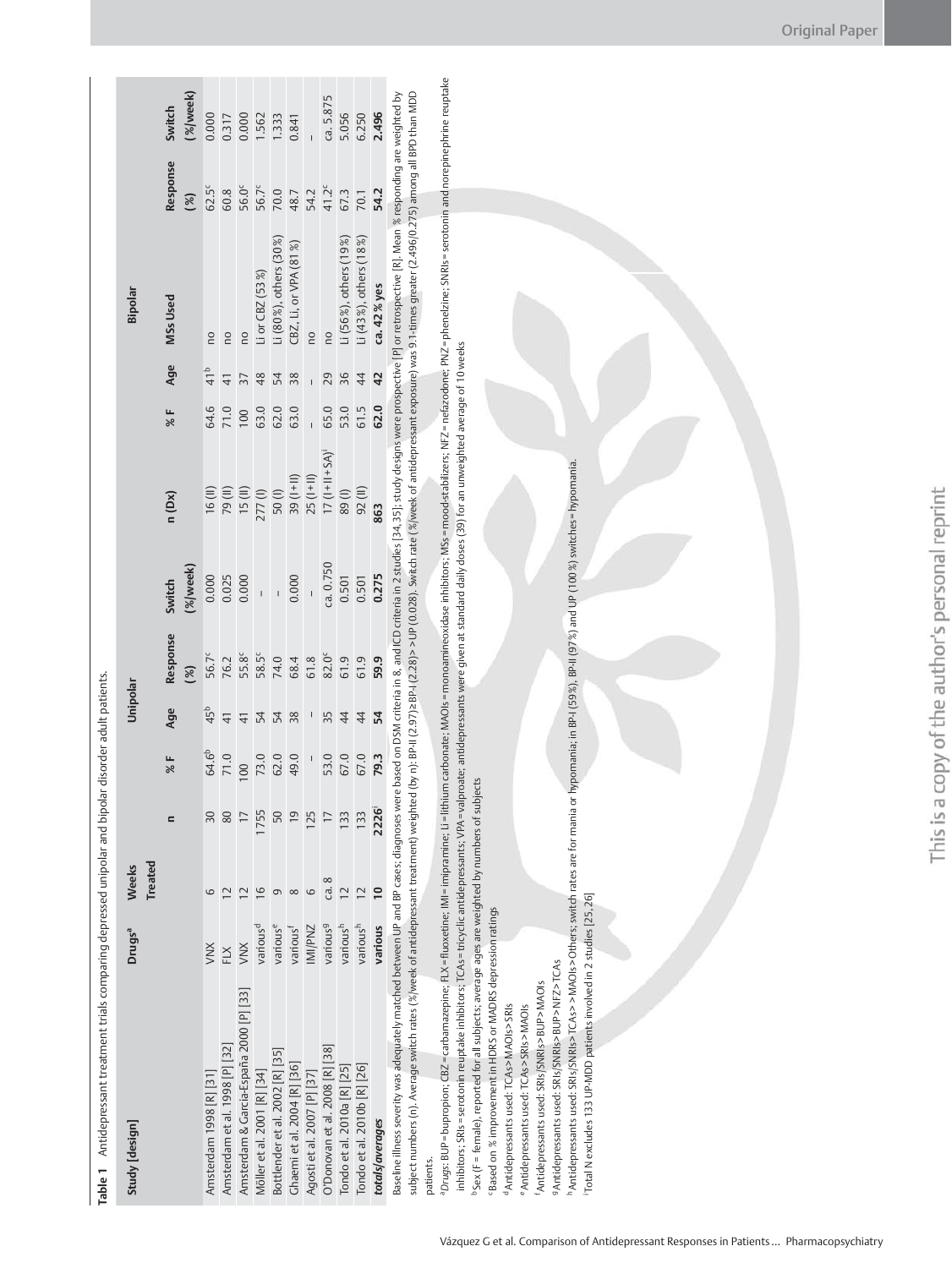

**Fig. 1** Random-effects meta-analysis of studies comparing antidepressant responses in patients with UP or BP depression (n = 10 comparisons), based on data summarized in  $\circ$  Table 1, with references in parentheses. The overall pooled RR (1.05, CI: 0.96 – 1.15, *p* = 0.34) indicates a lack of significant difference in responses of UP and BP disorder patients in acute major depressive episodes.

[c] % women, [d] average age, or [e] duration of treatment (all *z* ≤ 1.57, all *p* ≥ 0.12).

 Finally, it is noteworthy that new episodes of mania or hypomania were quite common among BPD patients ( $\circ$  Table 1), despite limited exposure to antidepressants (averaging 10 weeks), and often with a mood-stabilizer (by approximately 42 % of BPD patients [ $\circ$  **Table 1**]). Rates of mood-switching (%/week) were similar among BP-I (2.28) and BP-II patients (2.97), but approximately 97% involved hypomania in BP-II patients, and 41% mania + 59 % hypomania in BP-I cases in studies reporting that information [25, 26]. Moreover this risk, as expected, was more than 9-times higher among all BP  $(2.50\% /$  week) than UP depressed patients (0.275%/week, almost all as hypomania [25, 26]). This low observed switch-risk among UP-MDD patients suggests that misdiagnosis of apparent UP-MDD was uncommon.

# **Discussion**

▼

The present findings underscore 2 important conclusions. First, the number and quality of studies pertaining to direct comparisons of antidepressant responses among acutely depressed UP-MDD vs. BPD patients are strikingly limited. This circumstance is surprising for such a fundamental question that has remained unanswered since introduction of the concept of BPD as a separate subtype of manic-depressive illnesses in the mid-20<sup>th</sup> century, and of modern antidepressants in the 1950s [5, 39] . Second, the studies that we did find were limited in number, with variable methodological rigor and independence of subjects sampled, and they provided no basis for support of major differences in antidepressant responses between UP-MDD and BPD patients. This conclusion – though tentative due to the limitations of the available data – is consistent with recent proposals that antidepressant treatment may or may not be as effective in BP depression as in UP-MDD, may be superior with modern antidepressants compared to tricyclics, needs to be employed cautiously and is potentially risky in acute BP-depression, not only due to risk of inducing mania ( $\circ$  **Table 1**), but possibly destabilizing the longterm course and leading to treatment-resistance [1-3,40-47], as well as having uncertain but possibly quite limited long-term

benefit, particularly in comparison with mood-stabilizers [3, 13, 40, 45] . Despite much discussion, and with limited directly relevant data, there remains uncertainty to what extent the evidently widespread impression that depressed BPD patients may respond less well to antidepressants than UP-MDD patients pertains to efficacy *per se*, or to concerns about potential mooddestabilizing effects, with or without simultaneous treatment with mood stabilizers, whose protective effects with antidepressant treatment also remain uncertain [6].

It is also important to emphasize that the reported findings may be confounded by limited control over treatments in most of the studies identified, and by their sometimes retrospective designs, with the likelihood that clinical treatment was individualized and adjusted to tolerability so as to favor positive clinical outcomes in some studies. Such uncontrolled variance may well contribute to data that are highly regressed to average outcomes, tending toward a conclusion of "no difference" that may well not represent definitive evidence of similarity of response (type II error). Even such potential limitations leave the possibility that clinical use of antidepressants may be beneficial for some BPD patients; surely it is highly prevalent [48,49]. In general, possible clinical dissimilarities between "depressive" syndromes in UP-MDD vs. BP-I and perhaps BP-II disorders discussed above, as well as marked dissimilarities in their clinical treatment and their risks of antidepressant-associated mania or hypomania ([6],  $\circ$  Table 1) or destabilization over time [1], may well make comparisons – especially of simple, controlled antidepressant trials without mood-stabilizers – unusually challenging [12, 40] . On the other hand, similar responses to antidepressant treatment among UP-MDD and BP-II patients were found in a randomized, controlled trial [32], as well as in several others that may involve somewhat individualized clinical treatments ( $\circ$  Table 1), underscoring the possibility that these two mood syndromes may be quite similar and distinct from BP-I disorder [50]. In conclusion, given the continued importance of the question of possible diagnostic differences in responses to antidepressant drugs, and in view of the major limitations of available research studies and findings involving direct comparisons of BPD and UP-MDD patients, it seems clear that additional, prospective, controlled trials are needed. Ideally, these would include BP and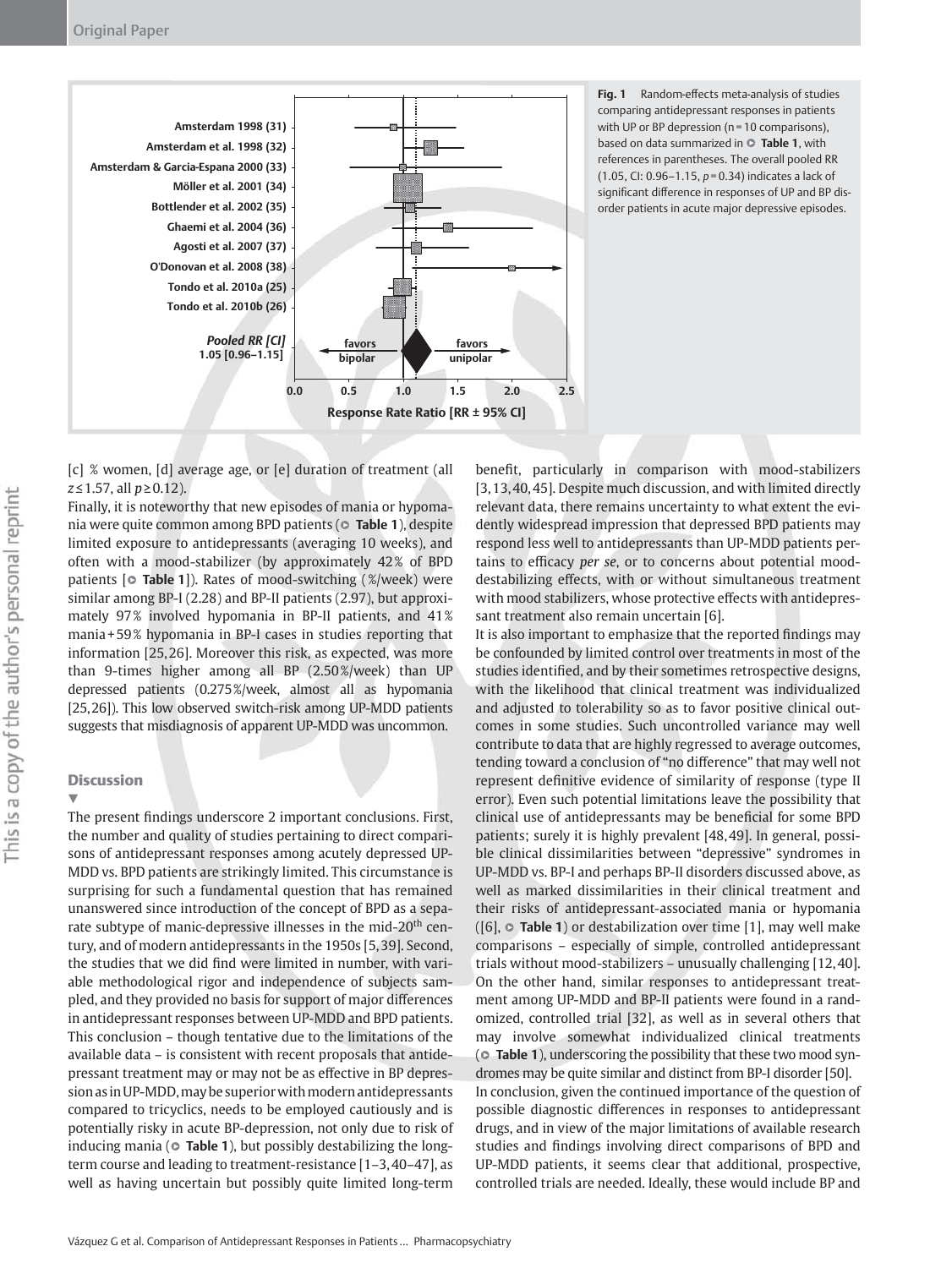UP disorder patients who are properly matched by demographic and clinical characteristics, and with greater control over the types, doses, and exposure-times for antidepressants and over other treatments provided as well as consideration of rates of adverse effects on mood per exposure time, as well as simple antidepressant efficacy.

## Acknowledgements

▼

Partially supported by a grant from the Bruce J. Anderson Foundation and by the McLean Hospital Private Donors' Research Fund for Psychopharmacology (to RJB).

## **Disclosures**

▼

The authors had no potential conflicts of interest related to this report.

References

- 1 *Smith DJ* , *Forty L* , *Russell E et al* . Sub-threshold manic symptoms in recurrent major depressive disorder are a marker for poor outcome. Acta Psychiatr Scand 2009; 119: 325-329
- 2 *Kiejna A* , *Paw ł owski T* , *Dudek D et al* . Utility of the Mood Disorder Questionnaire for the detection of bipolar diathesis in treatmentresistant depression. J Affect Disord 2010 Jan 6, [Epub ahead of print]
- 3 *Baldessarini RJ* , *Vieta E* , *Calabrese JR et al* . Bipolar depression: overview and commentary. Harv Rev Psychiatry 2010; 18: 143-157
- 4 *Post RM* , *Leverich GS* , *Nolen WA et al* . A re-evaluation of the role of antidepressants in the treatment of bipolar depression: data from the Stanley Foundation Bipolar Network. Bipolar Disord 2003; 5: 396-406
- 5 *Goodwin FK* , *Jamison KR* . Manic-Depressive Illness, second edition. New York: Oxford University Press; 2007
- 6 *Tondo L* , *V á zquez G* , *Baldessarini RJ* . Mania associated with antidepressant-treatment: comprehensive meta-analytic review. Acta Psychiatr Scand 2010; 121: 404-414
- 7 *Centorrino F* , *Ventriglio A* , *Vincenti A et al* . Changes in medication practices for hospitalized psychiatric patients: 2009 versus 2004. Hum Psychopharmacol 2010; 25: 179-186
- 8 *Ghaemi SN* , *Ko JY* , *Goodwin FK* . " Cade's disease " and beyond: misdiagnosis, antidepressant use, and a proposed definition for bipolar spectrum disorder. Can J Psychiatry 2002; 47: 125-134
- 9 *Berk M* , *Dodd S* . Are treatment emergent suicidality and decreased response to antidepressants in younger patients due to bipolar disorder being misdiagnosed as unipolar depression? Med Hypotheses 2005 ; 65 : 39 – 43
- 10 *Sharma V* , *Khan M* , *Smith A* . A closer look at treatment resistant depression: is it due to a bipolar diathesis? J Affect Disord 2005; 84: 251 – 277
- 11 *Gijsman H* , *Geddes J* , *Rendell J et al* . Antidepressants for bipolar depression: a systematic review of randomized, controlled trials. Am J Psychiatry 2004; 161: 1537-1547
- 12 Sachs G, Nierenberg A, Calabrese J et al. Effectiveness of adjunctive antidepressant treatment for bipolar depression. N Engl J Med 2007; 26 : 1711 – 1722
- 13 *Ghaemi SN* , *Wingo AP* , *Filkowski MA et al* . Long-term antidepressant treatment in bipolar disorder: meta-analyses of benefits and risks. Acta Psychiatr Scand 2008; 118: 347-356
- 14 *Altshuler LL* , *Post RM* , *Hellemann G et al* . Impact of antidepressant continuation after acute positive or partial treatment response for bipolar depression: a blinded, randomized study. J Clin Psychiatry 2009; 70: 450-457
- 15 *Ghaemi SN* , *Ko JY* , *Goodwin FK* . The bipolar spectrum and the antidepressant view of the world. J Psychiatr Pract 2001; 7: 287-297
- 16 *Akiskal HS* , *Benazzi F* , *Perugi G et al* . Agitated " unipolar " depression re-conceptualized as depressive mixed state: implications for the antidepressant-suicide controversy. J Affect Disord 2005; 85: 245-258
- 17 *Benazzi F* . Bipolar disorder focus on bipolar II disorder and mixed depression. Lancet 2007; 369: 935-945
- 18 *Goldberg JF* . Antidepressants in bipolar disorder: 7 myths and realities . Curr Psychiatry 2010; 9: 41-51
- 19 *PubMed/MEDLINE.* Accessible at: http://www.ncbi.nlm.nih.gov/pubmed/ [accessed in May 2010]
- 20 *EMBASE*. Accessible at:http://www.embase.com/[accessed in May 2010]
- 21 *LILACS.* Accessible at: http://bases.bireme.br/cgi-bin/wxislind.exe/iah/ online/?IsisScript=iah/iah.xis & base=LILACS & lang=i & form=F [accessed in May 2010]
- 22 PsiTri. Accessible at: http://psitri.stakes.fi/EN/psitri.htm [accessed in May 2010]
- 23 *Google Scholar.* Accessible at: http://scholar.google.com/ [accessed in May 2010]
- 24 *Gruenberg AM*, *Goldstein RD*, *Pincus HA*. Classification of depression: research and diagnostic criteria: DSM-IV and ICD-10. Chapt 1 in Licino J, Wong ML, editors. Biology of Depression: From Novel Insights to Therapeutic Strategies. Wenheim, Germany: Wiley-VCH Verlag;  $2005: 1-12$
- 25 *Tondo L* , *Lepri B* , *Baldessarini RJ* . Responses to antidepressant trials in bipolar I versus unipolar major depression disorder patients. Previously unpublished findings, May 2010
- 26 *Tondo L* , *Lepri B* , *Baldessarini RJ* . Responses to antidepressant trials in bipolar II versus unipolar major depression disorder patients. Previously unpublished findings, May 2010
- 27 *Tondo L* , *Baldessarini RJ* , *Lepri B* . Age at onset in 3014 bipolar I and II, and recurrent unipolar major depression disorder patients. Acta Psychiatr Scand 2010, [May 17, Epub ahead of print]
- 28 *DerSimonian R* , *Laird N* . Meta-analysis in clinical trials . Control Clin Trials 1986; 7: 177-188
- 29 *Tsapakis E* , *Soldani F* , *Tondo L et al* . Effi cacy of antidepressants in depressed children and adolescents: a meta-analysis . Br J Psychiatry 2008; 193: 10-17
- 30 *Baldessarini RJ* , *Tondo L* . Meta-analytic comparison of antisuicidal effects of lithium versus anticonvulsants. Pharmacopsychiatry 2009; 42 : 72 – 75
- 31 *Amsterdam JD*. Efficacy and safety of venlafaxine in bipolar type-II major depressive episode. J Clin Psychopharmacol 1998; 18: 414-417
- 32 Amsterdam *JD*, *Garcia-España F*, *Fawcett J et al. Efficacy and safety of* fluoxetine in treating bipolar II major depressive episode. J Clin Psychopharmacol 1998; 18: 435-440
- 33 Amsterdam JD, Garcia-España F. Venlafaxine monotherapy in women with bipolar II and unipolar major depression. J Affect Disord 2000; 59 : 225 – 229
- 34 Möller H-J, Bottlender R, Grunze H et al. Are antidepressants less effective in the acute treatment of bipolar I compared to unipolar depression. | Affect Disord 2001; 67: 141-146
- 35 *Bottlender R* , *Rudolf D* , *Jaeger M et al* . Are bipolar I depressive patients less responsive to treatment with antidepressants than unipolar depressive patients? Results from a case control study. Eur Psychiatry 2002; 17: 200-205
- 36 *Ghaemi SN* , *Rosenquist KJ* , *Ko JY et al* . Antidepressant treatment in bipolar versus unipolar depression. Am J Psychiatry 2004; 161: 163-165
- 37 Agosti *V*, *Stewart JW*. Efficacy and safety of antidepressant monotherapy in the treatment of bipolar-II depression . Int Clin Psychopharmacol 2007; 22: 309-311
- 38 *O ' Donovan C* , *Julie S* , *Garnham JS et al* . Antidepressant monotherapy in pre-bipolar depression; predictive value and inherent risk. J Affect Disord 2008; 107: 293-298
- 39 *Baldessarini RJ* . Drug therapy of depression and anxiety disorders . Chapt 17 in Brunton LL, Lazo JS, Parker KL, editors. Goodman and Gilman's The Pharmacological Basis of Therapeutics, eleventh edition, McGraw-Hill Press, New York; 2005; 429-459
- 40 *Post RM* , *Altshuler LL* , *Leverich GS et al* . Mood switch in bipolar depressions: comparisons of adjunctive venlafaxine, bupropion and sertraline. Br J Psychiatry 2006; 189: 124-131
- 41 *Eppel AV* . Antidepressants in the treatment of bipolar disorder: decoding contradictory evidence and opinion. Harv Rev Psychiatry 2008; 16: 205-209
- 42 *Harel EV*, *Levkovitz Y*. Effectiveness and safety of adjunctive antidepressants in the treatment of bipolar depression: a review. Isr J Psychiatry Relat Sci 2008; 45: 121-128
- 43 Nierenberg AA. Analysis of the efficacy of treatments for bipolar depression. J Clin Psychiatry 2008; 69 (Suppl 5): 4-8
- 44 *Salvi V* , *Fagiolini A* , *Swartz HA et al* . The use of antidepressants in bipolar disorder. J Clin Psychiatry 2008; 69: 1307-1318
- 45 *Vieta E* . Antidepressants in bipolar depression . Acta Psychiatr Scand 2008 ; 118 : 335 – 336
- 46 *Baldessarini RJ* , *Salvatore P* , *Khalsa HM et al* . Morbidity in 303 fi rst-episode bipolar I disorder patients. Bipolar Disord 2010; 12: 264–270